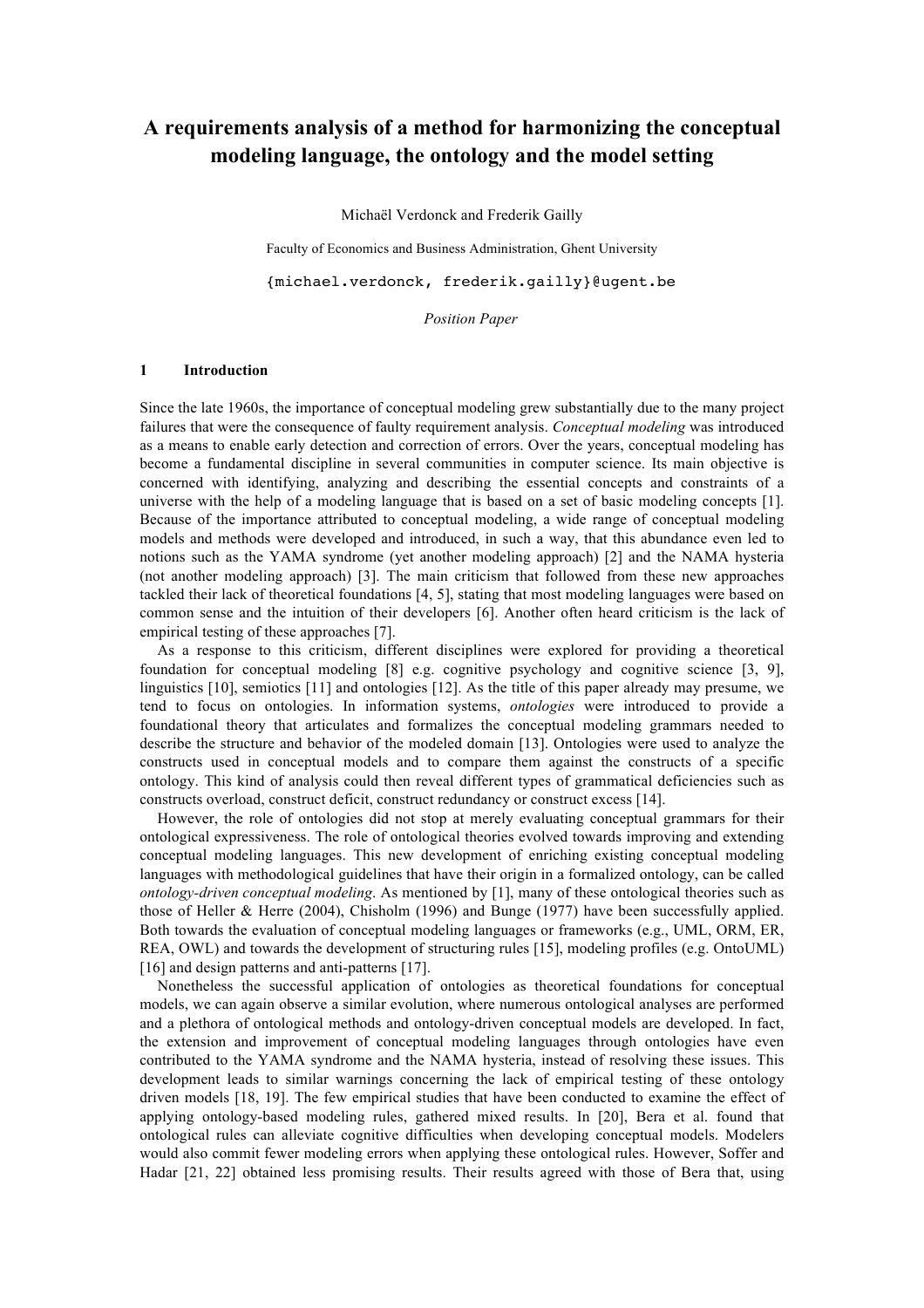ontology-based modeling rules can indeed provide guidance in developing a conceptual model and can reduce modeling variations, although the overall effect of these rules was not convincingly significant and did not always seem sufficient enough. It thus seem that ontology-driven conceptual modeling has not yet achieved the desired effects researchers were hoping for. Neither did we obtain a significantly better quality of conceptual models nor have these models become easier to understand and interpret. This brings us to a particularly interesting observation of the research by Soffer and Hadar, were they observed that the desired effect of applying easier to understand ontological rules was far larger than applying more complicated ontological modeling rules.

This ill-favored effect of complexity is also noticed by Guizzardi [1], where he states that ontologydriven conceptual modeling on the one hand needs to provide theoretically sound conceptual tools with precisely defined semantics but on the other hand must hide as much as possible the complexity that arise of these ontological theories. Perhaps this growing complexity of ontology-driven conceptual modeling is related to an increasingly problematic bottleneck in IS and system development, i.e. a growing demand for constant creation of formal models in specific and dynamic operational contexts, combined with a lack of people who are capable and willing to perform the modeling required [23].

Another anemic aspect of ontology-driven conceptual modeling, and perhaps a contributor to the cause of this observed complexity of some ontological modeling rules, is the random approach of how ontologies are selected. Often, a sound motivation lacks for why a certain ontology is chosen to provide a theoretical foundation for a specific conceptual modeling language. In the case a motivation for the choice of an ontology is actually given, it is most often limited to suggesting that similar work has been done with this specific ontology or that the ontology has a high degree of formality. Thus it seems that the current way of performing ontology-driven conceptual modeling is done by somewhat forcing an ontology to a conceptual modeling language.

This rather paradoxical situation of not having any sound criteria for providing a theoretical foundation for a conceptual model is also referred to by [14]. Here Weber states the need for sound ontological principles when one is about to design new conceptual modeling grammars and that otherwise we risk continuing to perpetrate unsound conceptual modeling practices. He concludes that we need to be especially cautious with our choice of the ontological theories we use in conceptual modeling. After all, the IS research domain is developing ontologies while most IS researchers never actually had any philosophical education. Therefore we ought not to expect that either our colleagues or ourselves can develop new, high-quality ontological theories. Also Wyssuek [24] calls for critical reflection when adopting any ontological theory as a foundation for information analysis and design. These issues tend to confirm that ontologies have not yet reached their destined goal of aiding conceptual models as they should do.

### **2 Requirements Analysis**

Hence, in order to provide a sound motivation for selecting an ontology as a foundation for constructing a conceptual model, we must ask ourselves *why do I choose this ontology* and perhaps even more difficult to answer that why is *how do I choose an ontology*? With our research, we would like to provide an answer for these questions.

But before we can answer these questions, we have to look to a more fundamental level and to the more elemental question of *why do we model*? Hoppenbrouwers et al. [23] asks themselves a similar question. As a reply they arrive at a view on conceptual modeling that is deeply rooted in communication. They advocate a point of view that conceptual modeling should be understood in context of what models are for and taking into account the capacities and goals of the individuals who create or use them. Their research emphasizes to understand the process of conceptual modeling and more specific to better understand what courses of action lead to good models in line with the demands and goals posed by their contexts. Similarly, Wand and Weber [18] highlight the importance of the context or setting in which conceptual modeling occurs and where they are used. The task or purpose of the model was identified as one of the critical contextual factors to consider when constructing a model. From here on, we refer to setting as the context and purpose of which the conceptual modeling process takes place in.

It seems only logical that the reason why we develop a conceptual model is intrinsically related to the setting of this very model. Davies et al. [25] asked themselves the same question in their (empirical) research: *'How do practitioners actually use conceptual modeling in practice?'* where additionally one of their sub-questions was: *'What are the purposes of modeling?'*. Their research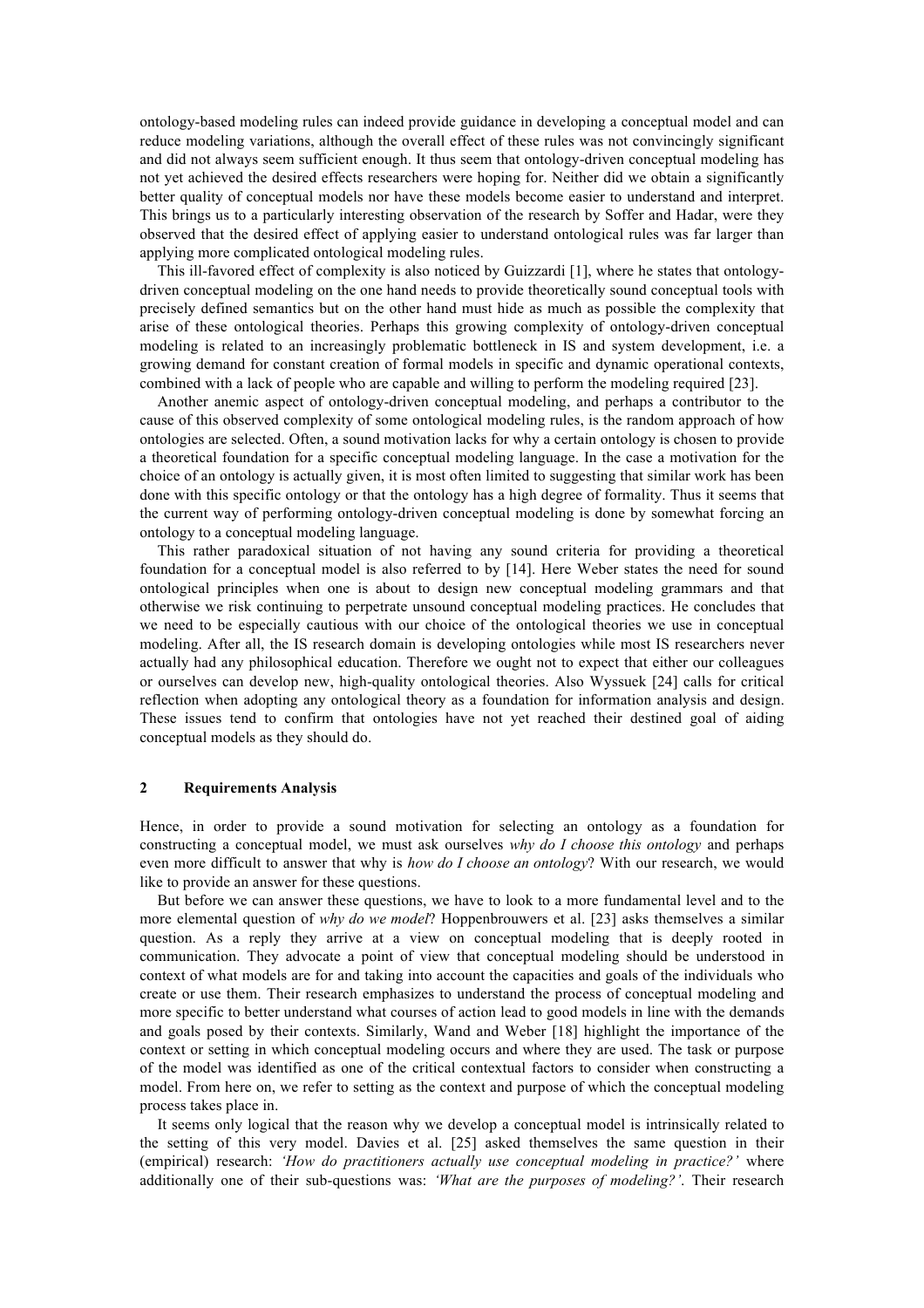conducted a web-based survey in Australia, achieving a total of 312 responses where 87% of the participants were professionals who performed conceptual modeling on a regular basis. The remaining participants were academics and students. Also 85% of the participants characterized themselves as an IT service person while only 15% referred to themselves as a business user or end user. With regard to the overall purpose, the terms with the highest average score were: design and management, documentation, improvement and development. Fettke [26] performed a similar research, investigating how practitioners use conceptual modeling through a web survey targeted at German professionals who were familiar with conceptual modeling. Again, he also formulated a sub-question relating to the purpose of conceptual modeling. When ranking these purposes by average score, we notice rather similar results as those of Davies et al: design and management, development, improvement and documentation. An interesting observation made was that the purpose of the conceptual models could be linked to the results of the most frequently used modeling techniques, indicating that a conceptual modeling language was chosen according to the purpose of the model. It makes sense to choose an ontology in a similar way i.e. depending on the context and the purpose of the conceptual model, we choose an ontology that aids to fulfill this purpose. This approach is also advocated by Davies et al. in [27], arguing that, given the important and potential use of ontologies, the principal question becomes: which ontologies do we use for which purpose and how do we compare and evaluate the strengths and weaknesses of these ontologies for the purpose required? In their research they propose meta-models to analyze, compare and evaluate different ontologies for determining their strengths and weaknesses according to the purpose.

It is our believe that a conceptual model should be constructed in such a way that it takes into account three determining aspects: (1) the relationship between conceptual modeling language and its setting, (2) the relationship between an ontology and the model setting and (3) the relationship between the ontology and the conceptual modeling language. These relationships are represented in figure one.



Figure 1: The composition of a conceptual model

If a conceptual model would be developed through the use of a method that encompasses the abovementioned relationships, we believe the effects of ontology-driven conceptual modeling method would prove more desirable than they have been thus far. The requirements of this method can be distinguished according to the relationships defined above:

### *1. Provide pre-defined user guidance based on the relation between the setting and the conceptual modeling language.*

During this phase, user guidance should aim at supporting the user in understanding the purpose(s) of his conceptual model and the potential use(s). The method should therefore already have a predefined set of the different kind of purposes and uses that a conceptual model can be applied for. For example, Wand and Weber [18] identified a minimum set of four modeling purposes: (1) supporting the communication between developers and users; (2) assisting the understanding of a domain; (3) aiding the design process and (4) documenting requirements for future reference. A similar set could be constructed in the method or such a set could be based on an existing classification as the one of Wand and Weber. Further, the method would have to provide certain guiding rules enabling the user or modeler to select a conceptual modeling language that fits most appropriately to the setting of the conceptual model. Ergo, the method would need a way of classifying conceptual modeling languages in such a way that they match certain purposes and uses. This classification could be based on the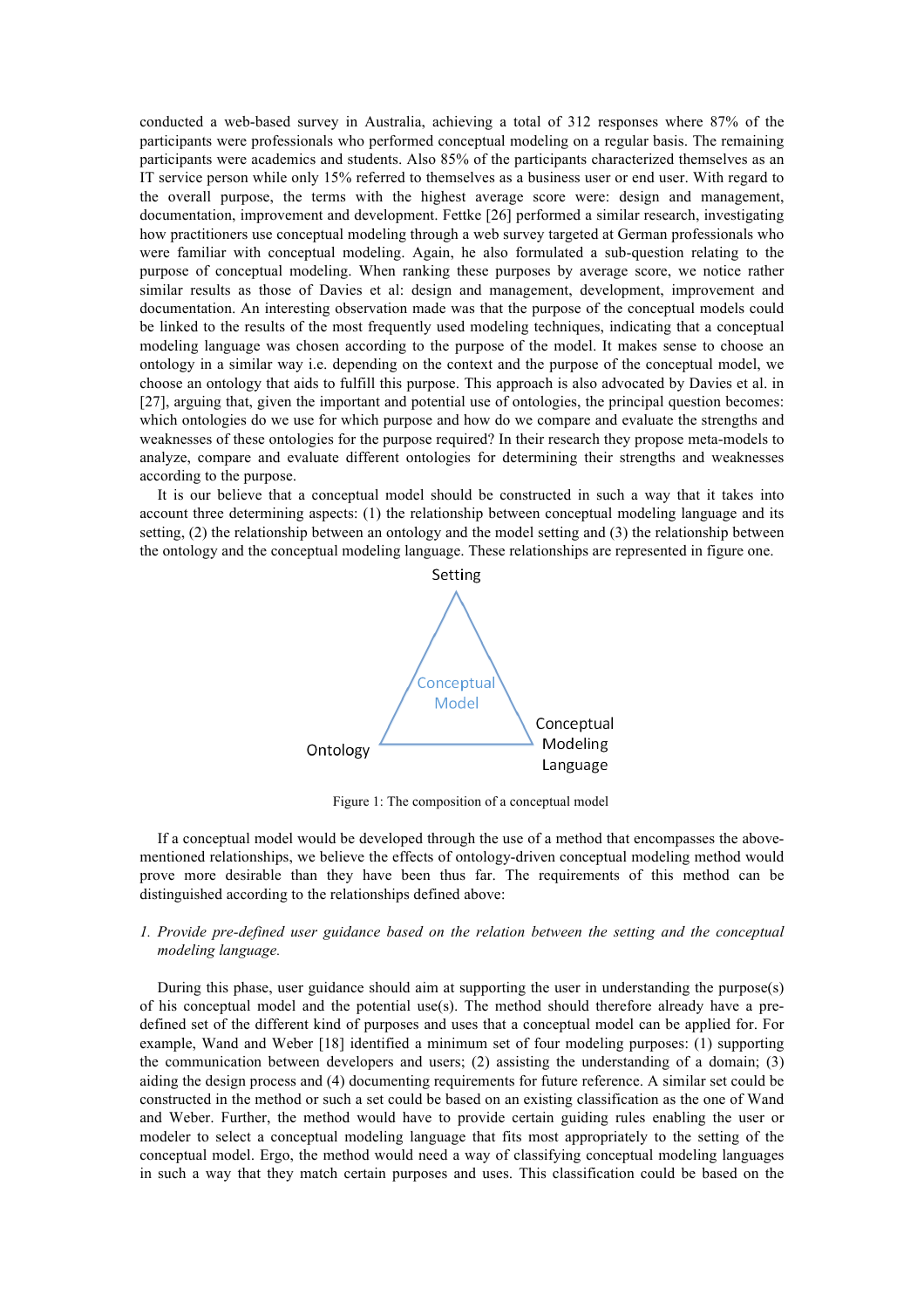characteristics, strengths and weaknesses of the conceptual modeling languages and then match these strengths and weaknesses according to the requirements certain settings pose.

### *2. Provide pre-defined user guidance based on the relation between the setting and the ontology.*

This aspect of the method is rather similar compared to the relationship between setting and conceptual modeling language. Since the user or modeler has already identified the purpose of his model, the focus here is on connecting the setting of the model with an ontology. The method should again have a pre-defined classification of ontologies in which a user can select the best fitting ontology. This classification could be made identifying ontologies according to a specific criterion. For example, Mylopoulos [28] classified ontologies into four categories: static, dynamic, intentional and social. Each of these categories targets different concepts in the real world. The classification should again identify the strengths and weaknesses of an ontology and match these with the requirements a specific setting holds.

#### *3. Integrate the user-requested conceptual modeling language with the user-requested ontology.*

The real difficulty of this method lies in connecting the conceptual modeling language with the ontology. Both have been selected individually according to their characteristics, strengths and weaknesses and are then matched with a specific setting. However, as mentioned by Evermann et al. [29], the validity of any ontology-based model rests on the assumption that the chosen ontology is a good description of the domain. Hence, the last aspect of the method should focus on harmonizing a conceptual modeling language with an ontology according to how well the each respectively represent and describe a certain domain.

In short, the method should select the conceptual modeling languages and ontologies that fit best with the requirements of a specific setting. This should lead to a selection of a few modeling languages and ontologies. These remaining modeling languages and ontologies should then be matched towards each other and their ability of representing and describing a domain. Finally, the setting, the conceptual modeling language and the ontology should be harmonized and integrated with one another to develop a complete conceptual model.

#### **3 Conclusion**

In this position paper we gave a short overview the development of conceptual modeling, the introduction of ontologies to provide a theoretical foundation for these models and the eventual upcoming of ontology-driven conceptual modeling. Ontology-driven conceptual modeling however does still hold some shortcomings. The main shortcomings arrive from the lack of empirical testing, a certain degree of complexity and an absence of motivation for why a certain ontology is chosen as theoretical foundation for a conceptual model.

Based on these shortcomings, we argue for the development of a method that questions the choice of an ontology. This method would focus on the three-fold relationships between the setting of a conceptual modeling language, the conceptual modeling language and the ontology. As a preparation for developing this method, we identified certain requirements this method should account for. Departing from these requirements, we intend to develop this method in our future research. But before starting to develop this method, we will first further analyze the requirements of this method, and acquire feedback from both the academic as of the professional community and practitioners.